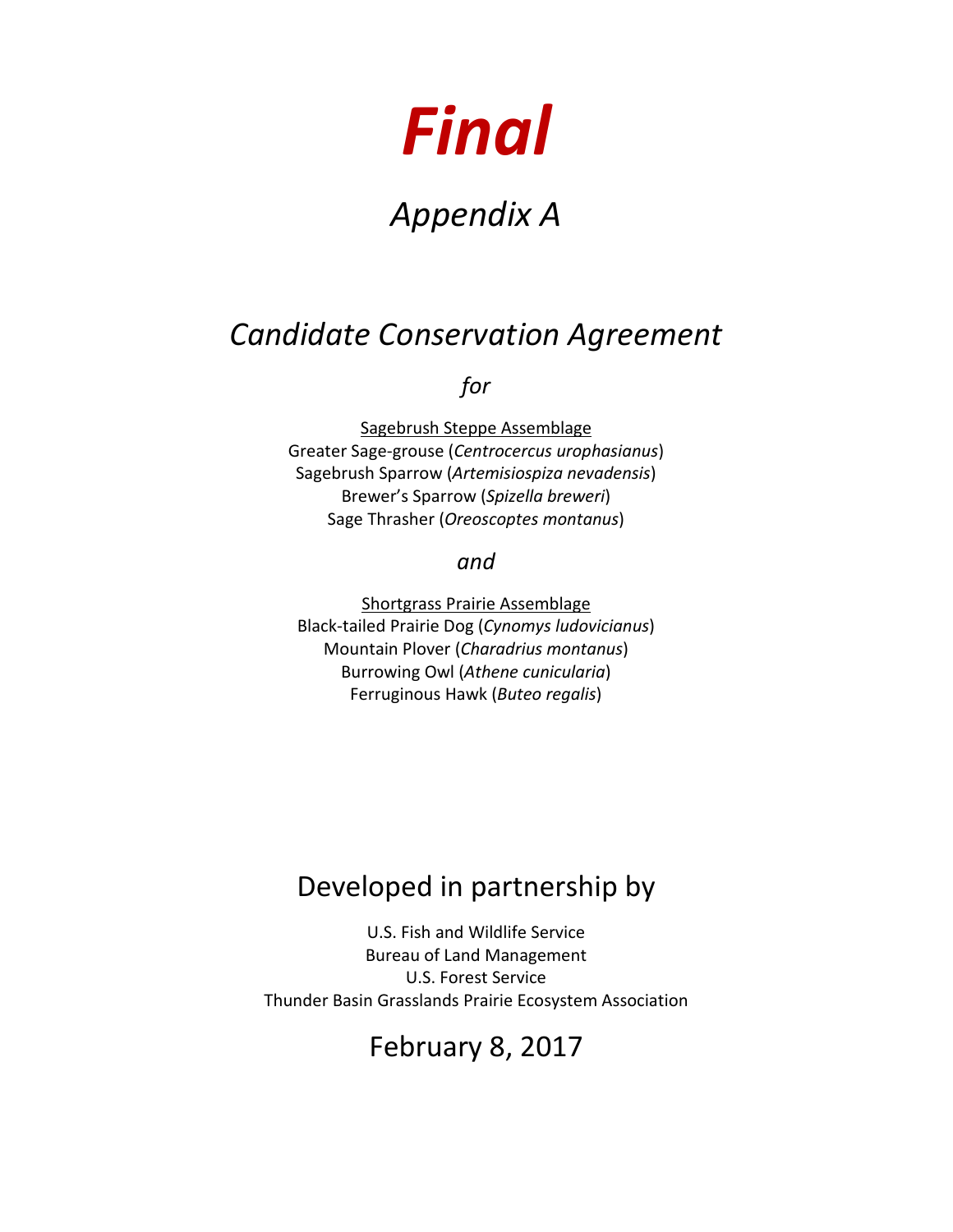# **Contents**

| $\mathbf{1}$ |     |  |
|--------------|-----|--|
|              | 1.1 |  |
|              | 1.2 |  |
|              | 1.3 |  |
|              | 1.4 |  |
|              |     |  |
|              | 2.1 |  |
|              | 2.2 |  |
| 3            |     |  |
|              | 3.1 |  |
|              | 3.2 |  |
|              | 3.3 |  |
|              | 3.4 |  |
| 4            |     |  |
|              | 4.1 |  |
|              | 4.2 |  |
| 5            |     |  |
| 6            |     |  |
| 7            |     |  |
| 8            |     |  |
| 9            |     |  |
| 10           |     |  |
| 11           |     |  |
| 12           |     |  |
|              |     |  |
|              |     |  |
|              |     |  |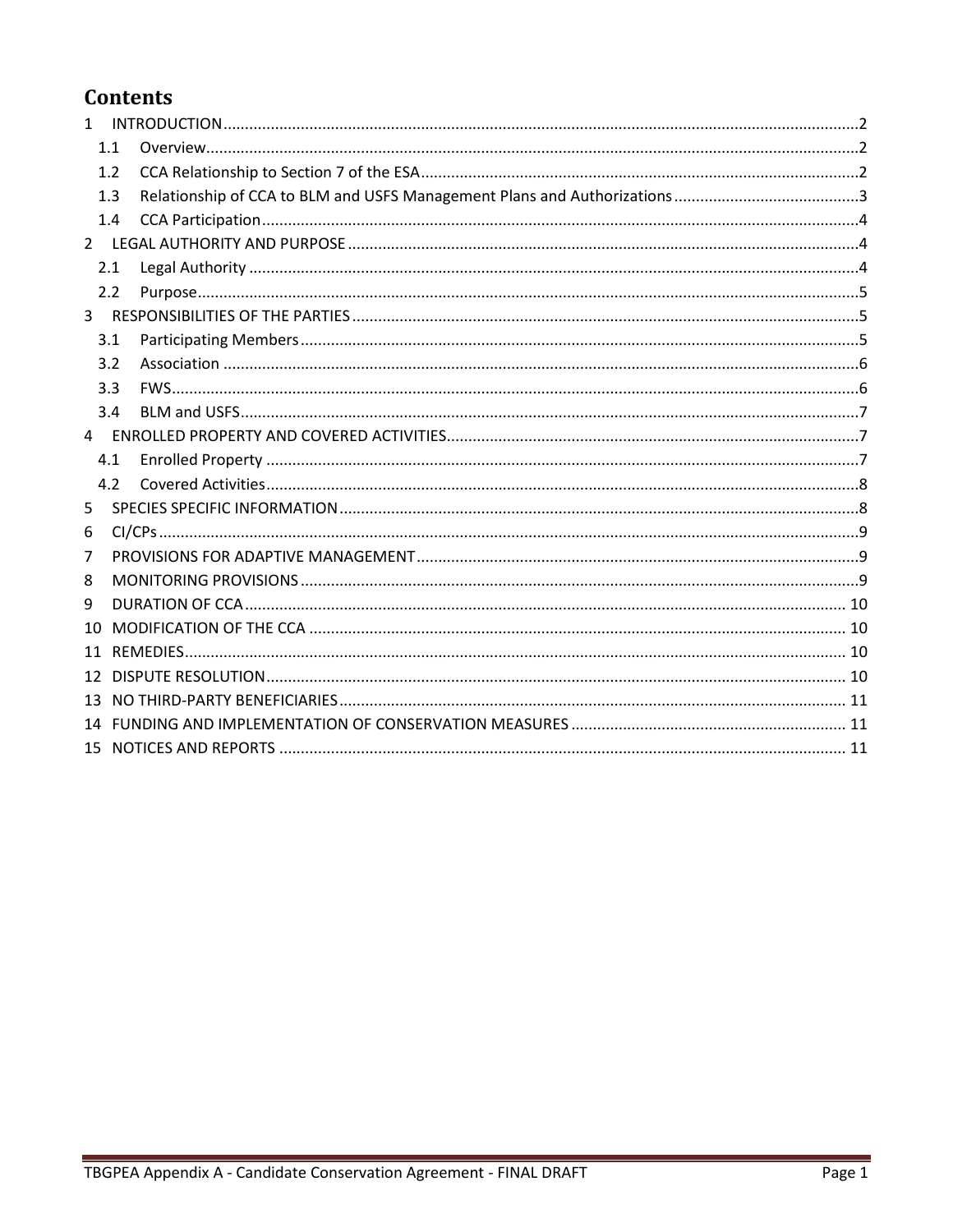NOTE: All capitalized terms and acronyms used in this CCA are defined in Appendix I of this Strategy.

# <span id="page-2-0"></span>**1 INTRODUCTION**

#### **1.1 Overview**

<span id="page-2-1"></span>This CCA for Sagebrush Steppe and Shortgrass Prairie Assemblages, along with the CCAA and CA for these assemblages are integral parts of the combined conservation Strategy. This Strategy and the three agreements implementing it were developed by the Association, in partnership with the FWS, BLM, and USFS, to address threats to eight at risk species, four in the Sagebrush Steppe Assemblage and four in the Shortgrass Prairie Assemblage. These species assemblages consist of the following: within the Sagebrush steppe ecotype, the greater sage-grouse, sagebrush sparrow, Brewer's sparrow, and the sage thrasher; and, within the Shortgrass Prairie ecotype, the black-tailed prairie dog, mountain plover, burrowing owl, and ferruginous hawk.

The purpose of this CCA is to support implementation of the conservation Strategy on federal lands administered by the BLM and USFS in the Coverage Area by allowing Participating Members to voluntarily implement the conservation Strategy for certain land use activities conducted on these federal lands pursuant to a BLM or USFS permit, lease or other authorization.

This CCA is a voluntary agreement, administered by the Association, that offers an opportunity for Participating Members whose Covered Activities occur on a combination of federal and non-federal property to voluntarily identify and implement coordinated and collaborative Conservation Measures within the commingled surface and sub-surface landscape of the Coverage Area.

#### **1.2 CCA Relationship to Section 7 of the ESA**

<span id="page-2-2"></span>When a species becomes listed under the ESA, that action triggers certain protections and obligations with respect to the species for non-federal landowners and for federal agencies. Chief among them are the protections provided by Section 9 of the ESA and federal regulation pursuant to section 4(d) of the Act, which prohibits landowners and others from "take" (i.e., harass, harm, pursue, shoot, wound, kill, trap, capture, or collect, or attempt to engage in any such conduct) of listed species. In addition, Section 7 of the ESA requires federal agencies to ensure, in consultation with FWS, that any actions they authorize, fund or carry out is not likely to jeopardize the continued existence of the listed species or result in the destruction or adverse modification of the listed species' designated critical habitat. Additionally, Section 7 requires federal agencies to carry out programs for the conservation of listed species.

Federal agencies have the option under ESA Section 7 and FWS regulation and policy to confer with FWS regarding federal actions that may affect non-listed species in order to ensure that the action is not likely to jeopardize the species' continued existence. The FWS also supports a proactive approach to conserving at-risk species, which may reduce or eliminate the need for future protection of the species under the ESA. As a result, although not required by the ESA, the BLM and USFS have requested that FWS provide a "conference opinion" under ESA Section 7 on their implementation of the proposed CCA. FWS policy also requires an intra-agency consultation pursuant to section 7(a)(4) of the ESA on the issuance of a section 10(a)(1)(A) permit for the parent CCAA. FWS will complete a Section 7 conference on the CCA (one for BLM and one for USFS) and FWS's intra-agency consultation on the permit under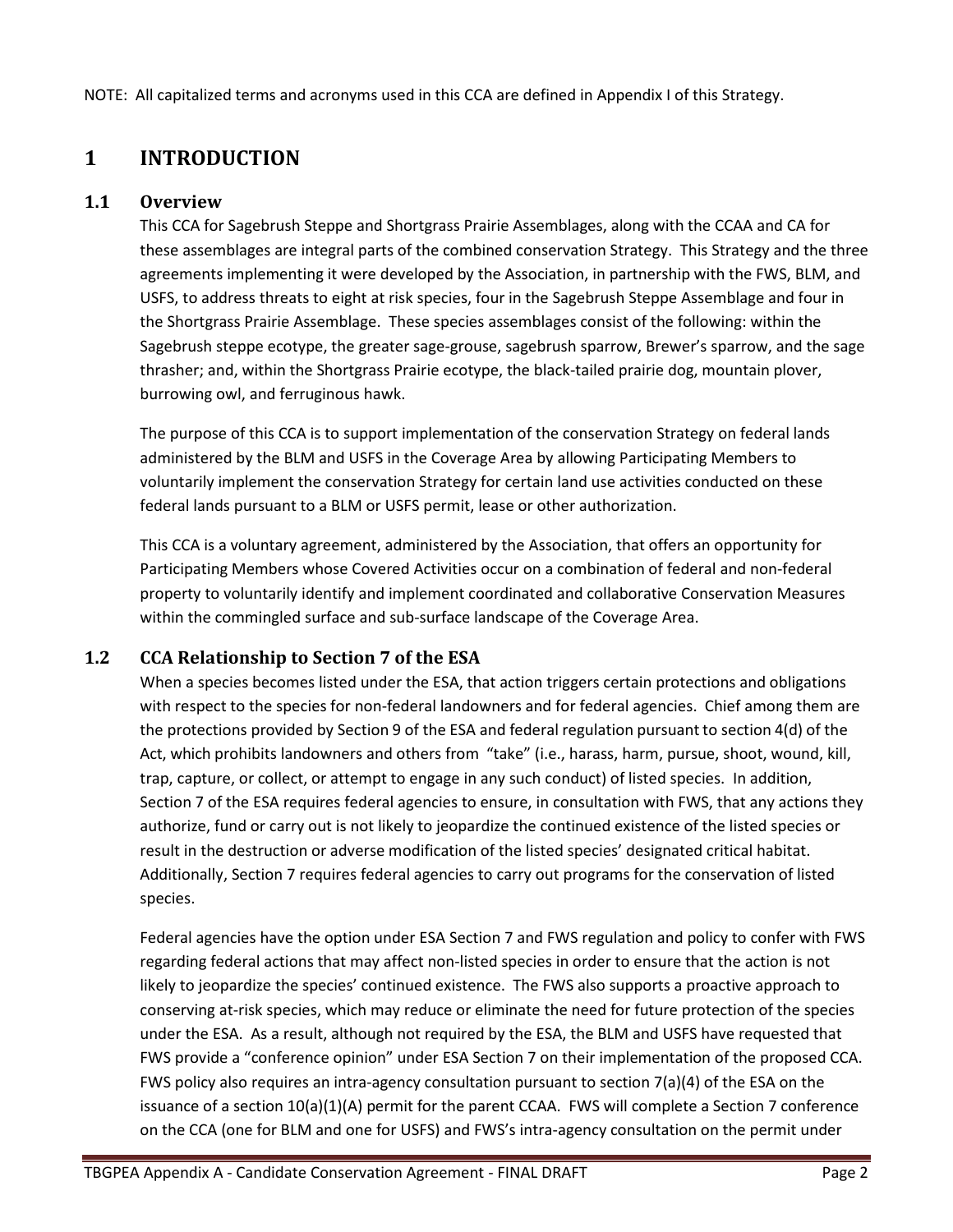the CCAA (Conference Opinions). The final Conference Opinions will include an incidental take statement that will anticipate the amount and type of take incidental to the implementation of the Strategy. The incidental take statement would provide incidental take coverage for lessees, permittees, and licensees of federal property, if a Covered Species became listed.

Should one or more of the Covered Species addressed in the Strategy become listed, the FWS will review the Conference Opinions for these agreements and permit with respect to the now-listed species in coordination with the cooperating federal agencies. The purpose of this review would be to determine if the FWS can convert the Conference Opinions to the Biological Opinion for these federal actions so that no further Section 7 consultation is necessary for them. FWS would adopt the Conference Opinions and associated incidental take statement as a Biological Opinion for the listed species, thus completing the Section 7 consultation process, if upon review it determines that no significant new information on the species (including potential designation of Critical Habitat) is available and no significant changes were made to the Strategy since the Conference Opinions that would alter its content or determinations with respect to the now-listed species. If the Conference Opinions are adopted as the Biological Opinion, then no additional Conservation Measures or restrictions relating to the listed species and its designated critical habitat will be imposed through the Section 7 process, and the incidental take identified in Conference Opinions will be authorized pursuant to the incidental take statement in the Biological Opinion. If, however, FWS determines that changes or new information affect the analyses or determinations in the Conference Opinions, then section 7 consultation will be required to revise the analyses and produce a Biological Opinion regarding the Strategy.

It is the goal of the Strategy to ensure adequate Conservation Measures, sufficient Adaptive Management, and monitoring obligations to allow the Conference Opinions to be adopted as the Biological Opinion without revision on the effective date of any decision to list any of the Covered Species. Therefore, this CCA and the related Conference Opinions provide the best mechanism to provide greater certainty that authorized land use activities can continue on federal lands without additional measures or restrictions in the event any of the Covered Species are listed under the ESA. This further increases the likelihood that no additional modifications pertaining to the Covered Species would be required of the Participating Member as a result of Section 7 coordination and consultation for ESA compliance.

The CCA and associated Section 7 process described above provides greater predictability that BLM/FS's ESA requirements would be met if any of the Covered Species became listed, thereby increasing the likelihood that no additional modifications pertaining to the Covered Species would be required of the Participating Member. It should be noted that if a Covered Species does become listed under the ESA, Participating Members and the BLM/FS must adhere to the voluntary measures agreed to as part of the CCA in order to maintain agency compliance with Section 7 of the ESA, or else the BLM/FS must undergo further consultation with the FWS.

#### **1.3 Relationship of CCA to BLM and USFS Management Plans and Authorizations**

<span id="page-3-0"></span>BLM's Buffalo, Casper and Newcastle Field Office RMPs and the USFS Thunder Basin National Grassland's LRMP establish goals and objectives for resource management on lands administered by these agencies and identify measures needed to achieve these goals and objectives. Where changing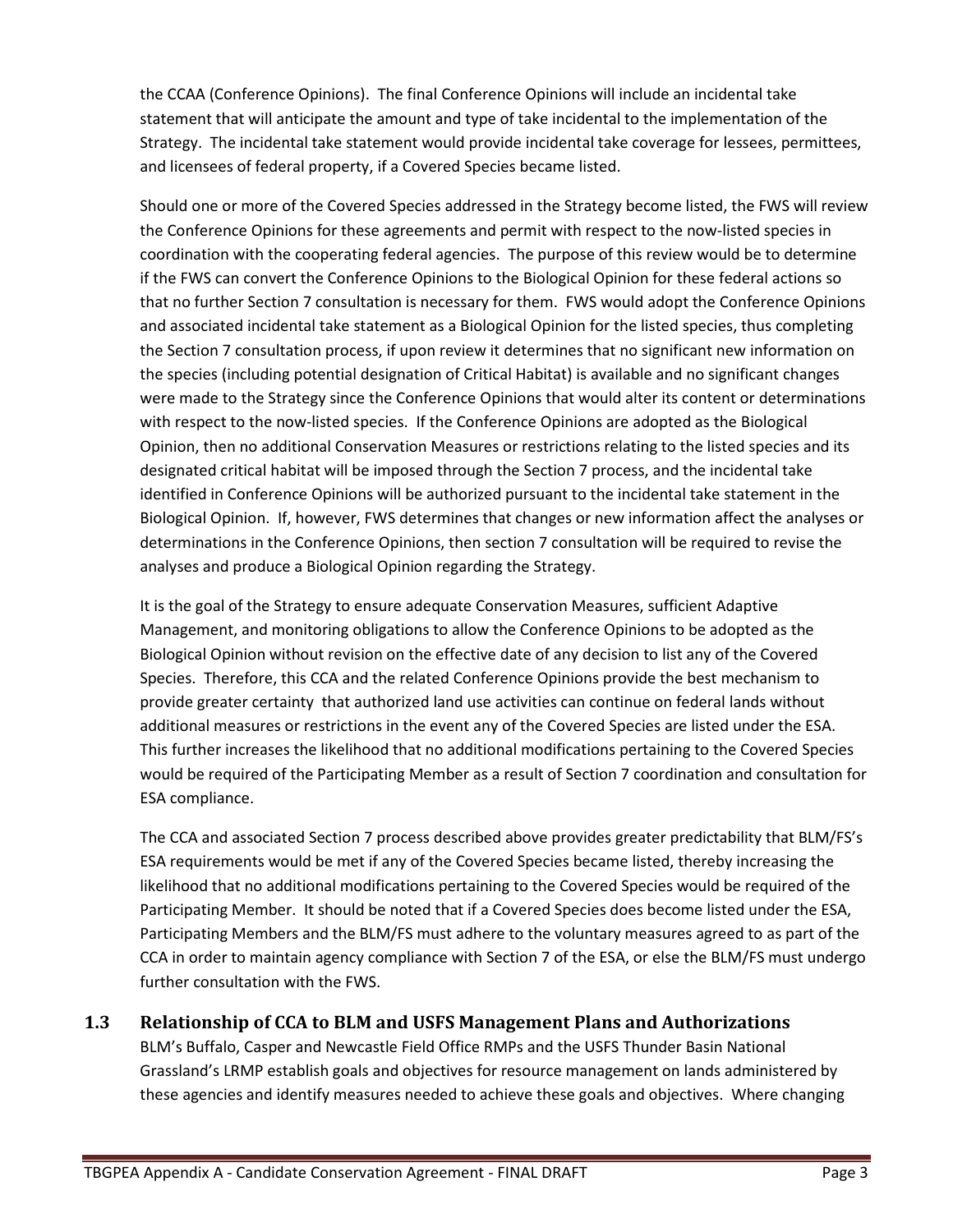conditions require updates to the information or analysis contained in an RMP or LRMP, the federal agencies may amend these plans to address the changing conditions.

Benefits of the Strategy were incorporated into the 2015 RMP and LRMP sage-grouse revisions. However, all applicable Association members remain subject to the requirements of current and future BLM and USFS land management plans and leases, permits and other authorizations issued under these plans, even if they are participating in the CCA.

The Conservation Measures voluntarily undertaken by Participating Members were designed to complement the applicable BLM RMPs and USFS LRMPs. Neither BLM nor the USFS can provide a Participating Member with absolute assurance that additional requirements relating to conservation of the Covered Species or their habitat will not be applied in the future under the agencies' respective management plans and authorizations or the ESA.

BLM and the USFS have agreed that they will not seek to modify existing permit or lease terms and condition as a result of this non-regulatory, voluntary CCA implementation or maintenance. This CCA is not a decision document, and as such does not replace any need for site-specific NEPA analysis for new or ongoing land-use authorizations by BLM or USFS.

#### **1.4 CCA Participation**

<span id="page-4-0"></span>Conservation Measures implemented in the CCA will be selected from the same Conservation Measures used by the CCAA (Appendices C and D). CI/CPs will be issued by the Association to Participating Members who voluntarily meet agreed-upon Conservation Measures for Covered Activities that involve a Federal permit or other authorization. These CI/CPs will be administered similarly to the CIs for nonfederal property enrolled in the CCAA. For more information on how the Association will administer the CI/CPs, see Appendix E to the Strategy.

# <span id="page-4-1"></span>**2 LEGAL AUTHORITY AND PURPOSE**

#### <span id="page-4-2"></span>**2.1 Legal Authority**

Sections 2 and 7 of the Endangered Species Act of 1973, as amended, 16 U.S.C. 1531 *et seq*., authorize the FWS to enter into this CCA. Section 2 of the ESA states that encouraging interested parties, through federal financial assistance and a system of incentives, to develop and maintain conservation programs is a key to safeguarding the Nation's heritage in fish, wildlife, and plants. Section 7 of the ESA requires the FWS to review programs that it administers and to utilize such programs in furtherance of the purposes of the ESA. By entering into this CCA, the FWS is utilizing its Candidate Conservation Programs to further the conservation of the Nation's fish and wildlife.

The Federal Land Policy and Management Act (FLPMA, Section 307, 43 USC 1737), which provides overall direction to the BLM for conservation and management of public lands, allows the BLM to participate in conservation agreements. The BLM manual, Section 6840 ("Special Status Species Management") provides overall policy direction to BLM managers to conserve listed threatened or endangered species on BLM administered lands, and to assure that actions authorized on BLM administered lands do not contribute to the need to list species deemed by the BLM to be "sensitive." Finally, the BLMs 1998 "Guide to Agreements" notes that "Cooperative Management Agreements" are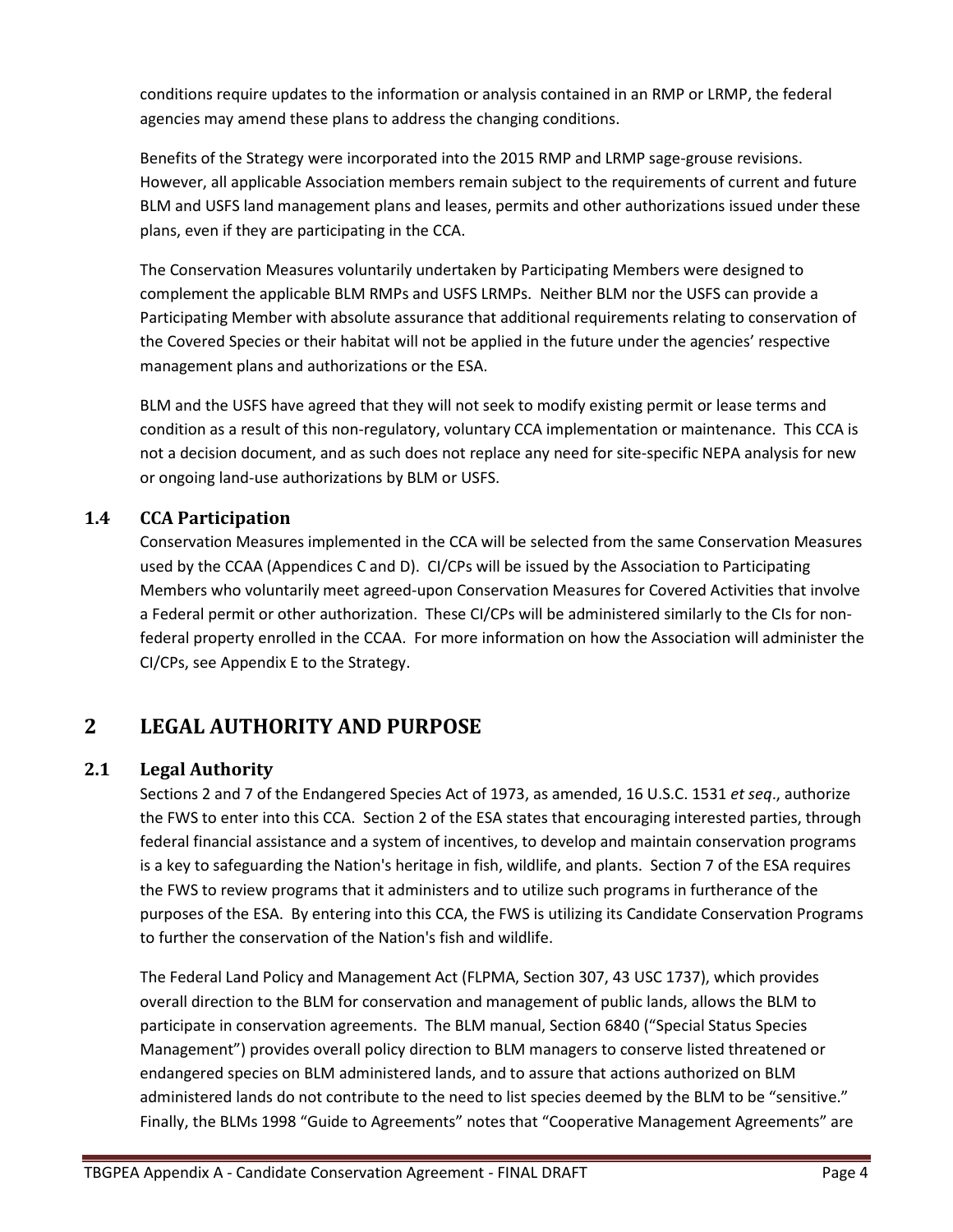typically long-term agreements with other parties interested in joint management of wildlife habitats or other areas.

The National Forest Management Act of 1976, as amended, which provides overall direction to the USFS for conservation and management of public lands, allows the USFS to participate in conservation agreements. The Forest Service Manual, Sections 2600-2670, provides overall policy direction to USFS managers to conserve listed threatened or endangered species on USFS administered lands. Section 2670.12 directs the Forest Service to manage "habitats for all existing native and desired nonnative plants, fish, and wildlife species in order to maintain at least viable populations of such species", to conduct activities and programs "to assist in the identification and recovery of threatened and endangered plant and animal species", and to avoid actions "which may cause a species to become threatened or endangered."

#### <span id="page-5-0"></span>**2.2 Purpose**

The purpose of this CCA is for the FWS, BLM, and USFS to join with the Association to coordinate the implementation of Conservation Measures for the Covered Species by preserving and enhancing habitat for these species, while reducing threats that are controllable within the defined Coverage Area. Primary objectives of the CCA are to:

- provide a vehicle for voluntary implementation of the Conservation Strategy on BLM and USFSadministered lands in the Coverage Area and allow for consistent management across federal and non-federal lands.
- coordinate and implement Conservation Actions to reduce or eliminate known threats associated with Covered Activities to the Covered Species within the Coverage Area,
- identify CPAs within the Coverage Area with input from the Conservation Advisory Committee,
- implement Conservation Measures where they are most likely to achieve lasting conservation benefit,
- support ongoing efforts, especially those of WGFD to establish or re-establish and maintain viable populations of the Covered Species in both 'occupied' and 'suitable, but unoccupied' habitats,
- encourage development and protection of suitable Covered Species habitat by giving Participating Members incentives to implement specific Conservation Measures (as described in their CI/CPs),
- provide Participating Members a high degree of certainty that the section 7 Conference Opinions for applicable Conservation Measures would be expeditiously converted to a Biological Opinion, and thus, would reduce the likelihood of additional land use restrictions that might otherwise apply should any of the Covered Species become listed, and
- allow Participating Members to continue operations under their existing BLM and USFS authorizations should any of the Covered Species be listed, while protecting and improving habitat conditions for the Covered Species.

# <span id="page-5-1"></span>**3 RESPONSIBILITIES OF THE PARTIES**

#### **3.1 Participating Members**

<span id="page-5-2"></span>To participate in the CCA, interested property owners must be a member of the Association with CCAA coverage (see Appendix E, Section 3) and must enroll their property by completing and submitting a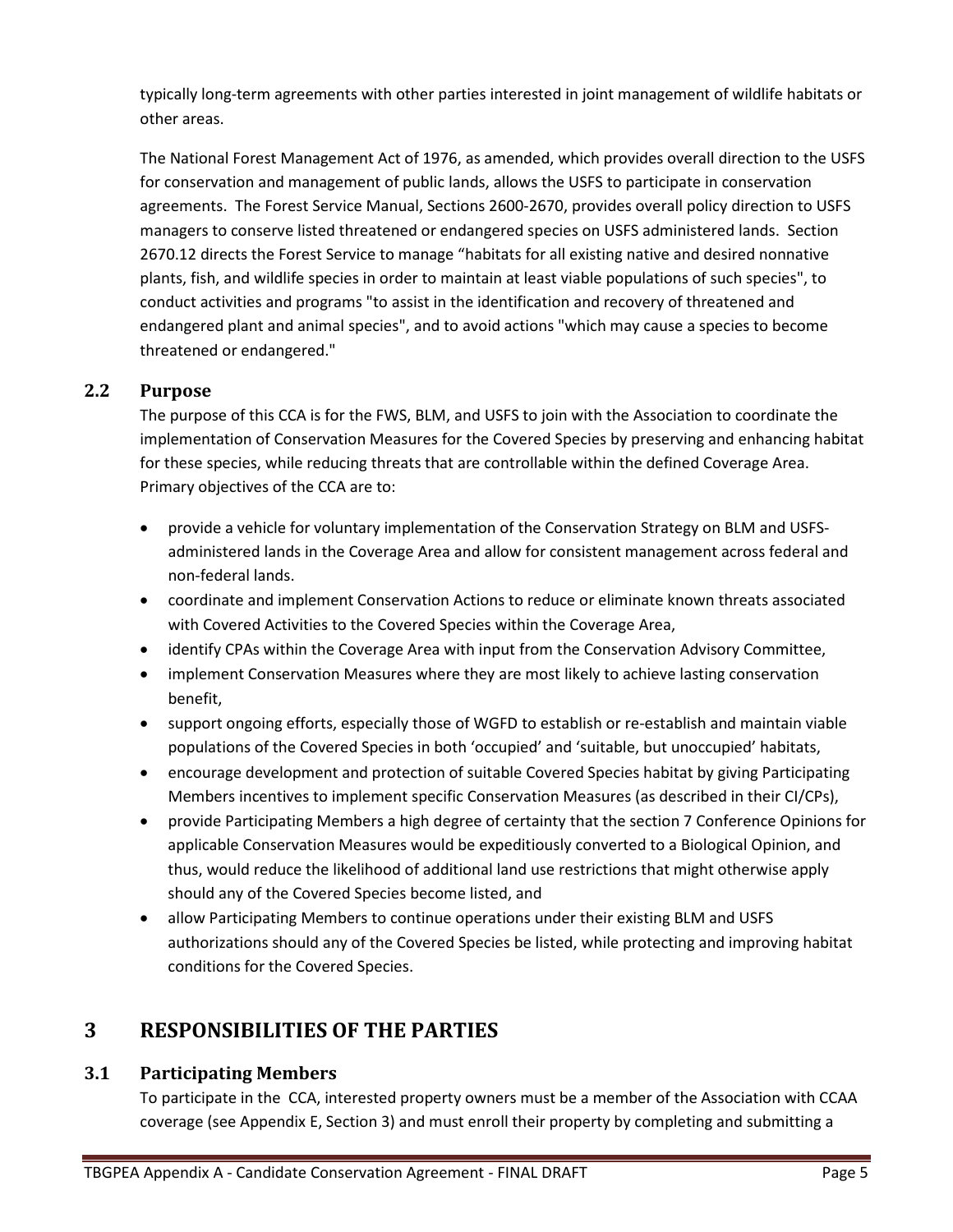CI/CP (see Appendix F), which will include specific Conservation Measures (see all Conservation Measures in Appendices C and D) the Participating Member commits to implementing. The CI/CP must be approved by the Association and signed by the parties.

With respect to both federal and non-federal properties, the Participating Member agrees to implement Conservation Measures either on or off these properties as provided in the CI/CP, consistent with the conservation Strategy.

The Participating Member will:

- 1) Comply with the applicable terms and conditions of the CCA
- 2) Implement all Conservation Measures identified within the CI/CP
- 3) Monitor as agreed to within the Conservation Measures and as described in their CI/CP
- 4) Report results of monitoring annually to the Association as described in their CI/CP
- 5) Notify the Association of incidental take of Covered Species following listing as described in Section 8.5 of the parent CCAA.

#### **3.2 Association**

<span id="page-6-0"></span>The Association agrees to implement and administer this CCA by:

- 1) Encouraging Association Members to enroll their property in the CCA through CI/CPs when areas they hold under a lease, license, or permit with a federal agency are occupied by or contain potentially suitable habitat for the Covered Species.
- 2) Working with appropriate land management / wildlife professionals and researchers to ensure that Conservation Measures remain current and incorporate appropriate best management practices.
- 3) Working with Participating Members to ensure CI/CPs include appropriate Conservation Measures, including best management practices to avoid impacts to migratory birds. All applicable CI/CPs will include conservation strategies to ensure that rangeland health is maintained, especially during drought.
- 4) Approving and signing CI/CPs utilizing the Conservation Measures detailed in Appendix C for sagebrush obligates and Appendix D for shortgrass prairie species. All CI/CPs will be available to the FWS, BLM, and USFS and summarized in the annual monitoring report.
- 5) Being the primary party responsible for conducting monitoring activities as specified in the Strategy (See Section 12, 13, and 14 in the CCAA and monitoring provisions in Appendices C and D).
- 6) Working with landowner members to ensure appropriate implementation of the provisions of their individual CI/CPs.
- 7) Submitting an annual report to the FWS, BLM, and USFS by March 15 of the following year, that documents activities implemented under this CCA, their effects on Covered Species, and effects of activities undertaken in prior years that require multi-year monitoring on Covered Species.

#### **3.3 FWS**

<span id="page-6-1"></span>The FWS agrees to provide the following administrative and technical assistance to aid the Association in implementing the Conservation Measures, subject to authorized and availability of appropriated funds:

1) Review, those monitoring and other reports submitted by the Association to the FWS for compliance with the terms of the Strategy and associated CI/CPs.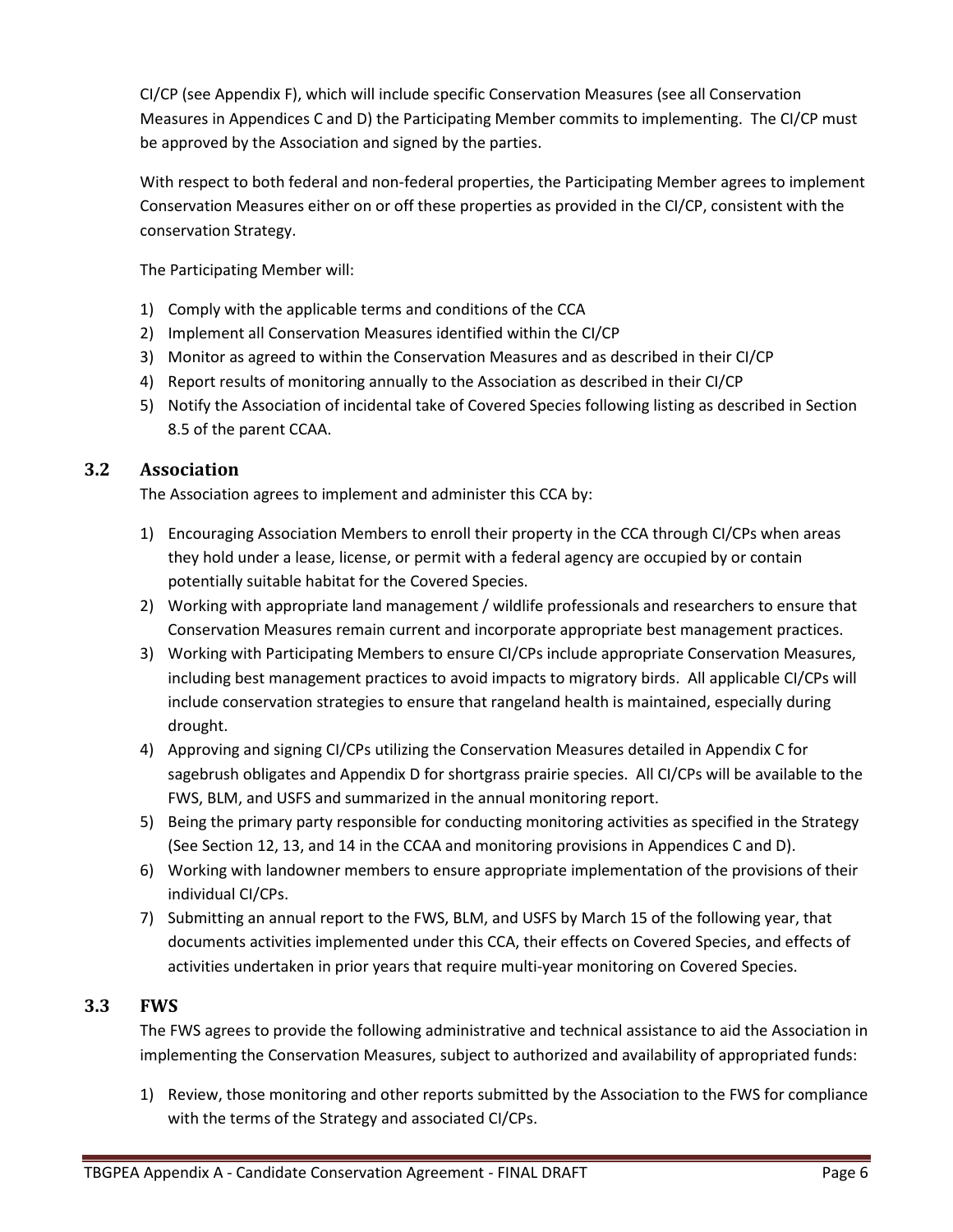- 2) Serve on the Conservation Advisory Committee, provide expertise on the management and conservation of the Covered Species, help to determine CPAs, provide assistance in developing and implementing CIs and CI/CPs, evaluate and process modifications or amendments, and provide assistance in coordinating implementation of this Strategy.
- 3) Help seek funding, if available, to achieve the Conservation Measures and implement monitoring and Adaptive Management activities outlined in the Conservation Measures given in Appendices C and D.
- 4) Provide technical assistance to the Association and Participating Members regarding migratory birds. This includes identifying potential impacts of the implementation of Conservation Measures during migratory bird nesting season and recommendations of best management practices to avoid impacts to migratory birds.

#### **3.4 BLM and USFS**

<span id="page-7-0"></span>The BLM and USFS agree to provide the following technical assistance to aid the Association in implementing the Conservation Measures, subject to authorization and availability of appropriated funds:

- 1) Serve on the Conservation Advisory Committee, provide expertise on the management and conservation of the Covered Species habitat, help to determine CPAs, provide assistance in developing and implementing CI/CPs, evaluate and process modifications or amendments (see Section 10) and provide assistance in coordinating implementation of this CCA.
- 2) Help seek funding, if available, to achieve the Conservation Measures and implement monitoring and Adaptive Management activities outlined in the Conservation Measures given in Appendices C and D.
- 3) Agree that BLM/USFS is unlikely to impose additional measures, stipulations or restrictions pertaining to the Covered Species upon Participating Members enrolled in the CCA. This further increases the likelihood that no additional modifications pertaining to the Covered Species would be required of the Participating Member as a result of Section 7 coordination and consultation for ESA compliance.

# <span id="page-7-1"></span>**4 ENROLLED PROPERTY AND COVERED ACTIVITIES**

#### **4.1 Enrolled Property**

<span id="page-7-2"></span>This CCA applies to all Covered Activities by Participating Members that are authorized by the BLM or USFS and occur on BLM/USFS property in the Coverage Area. Association Members seeking coverage must be willing and able to conduct appropriate Conservation Measures on properties which lie within the Coverage Area.

Association Members with energy development projects seeking to participate in this CCA are encouraged to conduct Conservation Measures on reclaimed areas either owned or under their management control through the term of the CCA and/or on those lands they own but are not scheduled for energy development. All Participating Members are encouraged to conduct or facilitate Conservation Measures in partnership with other member on properties within the Coverage Area. See section 6 below for specific information about enrollment of entities into this CCA.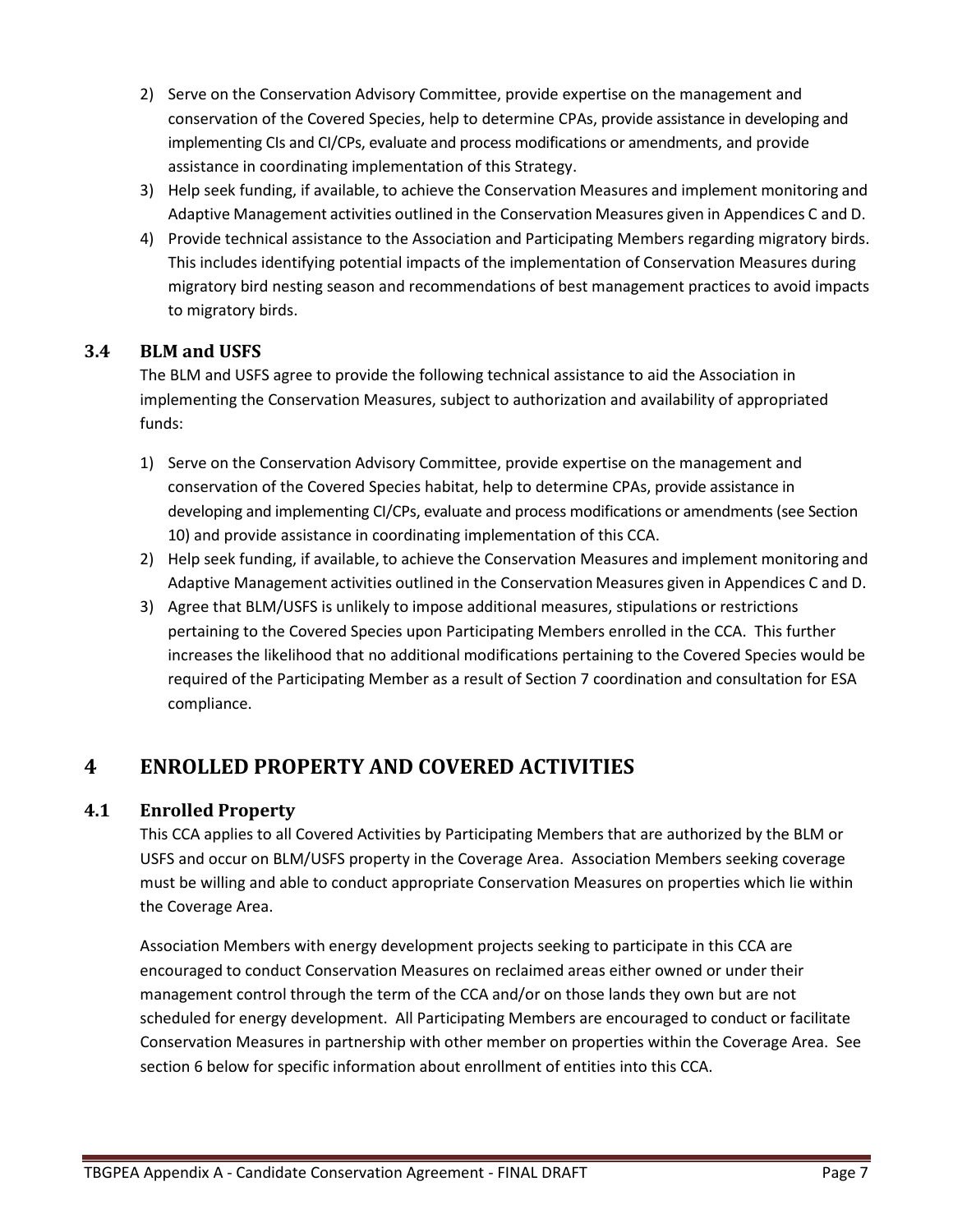#### **4.2 Covered Activities**

<span id="page-8-0"></span>This CCA covers the following land use activities conducted by Participating Members, authorized by the BLM or USFS, occurring on BLM/USFS property in the Coverage Area, as well as the implementation of the Conservation Measures required by each CI/CP in this CCA. Covered Activities include the items set forth below and operations reasonably associated with the Covered Activities:

- 1. *General farm operations*: Cultivation of fields; planting, cultivation and harvesting small grain, seed and/or hay crops; irrigation by flooding or sprinklers; construction and placement of watering sources; installation, maintenance, and reconstruction of access roads, fences, and power lines; leasing of fee minerals; agricultural equipment operation; weed control; and construction and maintenance of farm houses (no subdivisions), outbuildings, fences and corrals.
- 2. *General ranching operations*: Grazing of forage; feeding hay and dietary supplements in feedlots and in pastures; calving and branding operations, including temporary penning of animals; disposal of dead animals; construction and placement of watering sources; installation of access roads, fences, and power lines; gathering and shipping livestock; general stewardship and animal husbandry practices; leasing of fee minerals; and construction and maintenance of ranch houses (no subdivisions), outbuildings, fences and corrals.
- 3. *Oil and gas production operations*: Exploration, construction, operation and maintenance of oil and gas wells, including production facilities, gathering systems, waste water reservoirs, access roads, fences, power lines, and other ancillary activities necessary to produce oil and gas from federal, state and fee mineral leases.
- 4. *Surface/in-situ mining operations*: Exploration, leasing, construction, operation and maintenance of a surface or in-situ mine. This would include activities such as establishment and utilization of mine facilities; overstripping operations (including drilling and blasting); stockpiling overburden and topsoil; mineral removal (including drilling and blasting); backfilling; grading; establishment and utilization of drainage diversions, sedimentation ponds, waste water reservoirs, haul roads, fences, power lines, and railroads; environmental monitoring activities, reclamation of mined lands including animal husbandry, and other ancillary activities necessary to mine minerals from federal, state and fee leases and reclaim associated mined lands. For example, surface coal mining involves progressive sequencing of topsoil salvage, overburden removal, coal removal, backfilling and recontouring, topsoil reapplication, seedbed preparation and reseeding, and animal husbandry. The active mining process moves progressively through this sequence. Active mining includes lands being contemporaneously reclaimed utilizing direct haul of topsoil and fill material along with material from stockpiles. Reclamation efforts correspond with fluctuations in mine production.

# <span id="page-8-1"></span>**5 SPECIES SPECIFIC INFORMATION**

For a complete description of the natural history, status and distribution, and threats for the Covered Species, see the parent CCAA for Sagebrush Steppe Assemblage and Shortgrass Prairie Assemblage.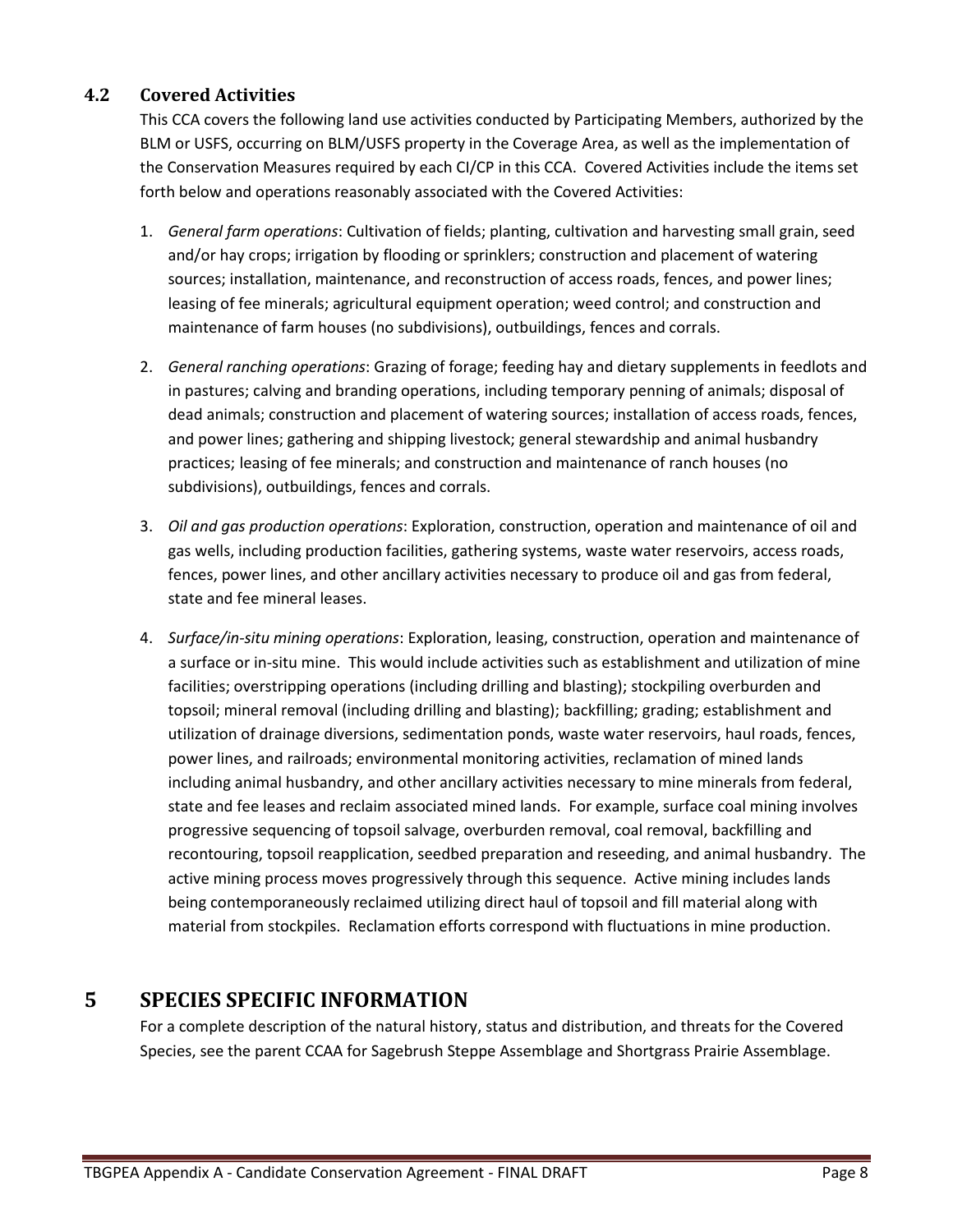# **6 CI/CPs**

<span id="page-9-0"></span>A CI/CP is the mechanism for any Association Member that holds a lease, license, permit, contract or other authorization from BLM or USFS to conduct Covered Activities on BLM/USFS property in the Coverage Area to participate in the CCA. See Appendix F for an example CI/CP and Appendix E for more details on implementation. The CI/CP includes the non-federal property the Association Member wishes to enroll in the CCAA and the BLM/USFS property on which they are authorized to conduct one of the Covered Activities that they wish to include in the CCA.

With respect to both these federal and non-federal properties, the Participating Member agrees to implement Conservation Measures either on or off these properties as provided in the CI/CP, consistent with the Conservation Strategy, where they are most likely to achieve conservation benefit to the Covered Species. Even though the owner of a federal lease or allotment may change over time, the CI/CP may remain associated to the enrolled property described in the CI/CP, if the new owner of the federal lease or allotment also agrees to conditions stated in the CI/CP.

The Association will be responsible for enrolling Association Members in the CCA. The Strategy provides details on how Conservation Measures will be apportioned relative to the CPAs, land ownership, mineral estate, and likelihood of subsequent development of the mineral estate (Appendix E). For example, in the case where an enrolled property is within sage-grouse core area habitat, Conservation Measures would be implemented on the enrolled property with the intent of maintaining or improving long-term conservation value of those lands. Where an enrolled property is outside a CPA and where development of the federal mineral estate may occur, some pre-reclamation Conservation Measures (e.g., treatment of cheatgrass) may be appropriate for the enrolled property, but until reclamation is underway, conservation emphasis would be directed to other enrolled properties within or in proximity to CPAs. It is important to note that Conservation Measures may or may not be used on the enrolled property as described under its corresponding CI/CP since that area may not encompass the highest priority area identified for conservation actions (see Appendix E for more details on implementation of Conservation Measures).

## **7 PROVISIONS FOR ADAPTIVE MANAGEMENT**

<span id="page-9-1"></span>The Association, in conjunction with Participating Members and qualified consultants, will be responsible for monitoring as specified in each Conservation Measure. For a complete description of the Adaptive Management process, see the CCAA.

# **8 MONITORING PROVISIONS**

<span id="page-9-2"></span>The parent CCAA for Sagebrush Steppe Assemblage and Shortgrass Prairie Assemblage contains all monitoring provisions and these provisions are incorporated into this CCA by reference.

If any of the Covered Species become listed under the ESA, the Association agrees to provide the FWS with an opportunity to rescue individuals, with the cooperation of BLM/USFS, of the Covered Species on lands with CCA coverage prior to actions that would cause losses to occur, provided the Association is aware of these actions. Notification that Covered Species are available for rescue will be provided to the FWS at least 30 days in advance of the action. In no case will failure of the FWS to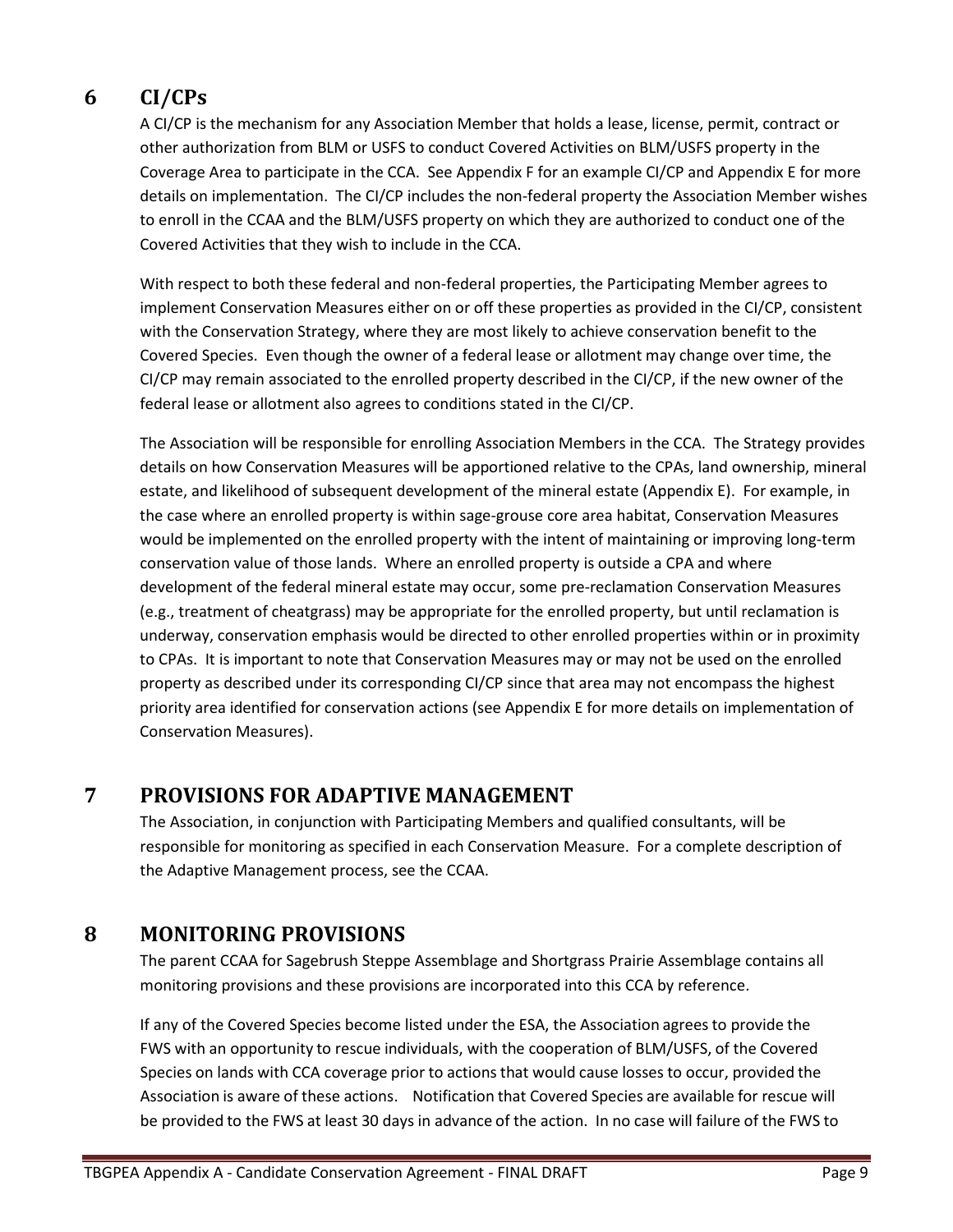<span id="page-10-0"></span>rescue identified Covered Species populations within the allotted time frame require Participating Members to delay any action(s) which could cause population losses to occur.

# **9 DURATION OF CCA**

The anticipated duration of this CCA is the same as the parent CCAA. However this CCA will remain in effect until termination of the parent CCAA or until one or more of the participating parties terminates it. Any signatory may withdraw from this CCA at any time by providing 30 days written notice to all other signatories. A decision to withdraw from the CCA will result in, among other things, individual section 7 requirements to consult on all federal actions that may affect listed species.

# **10 MODIFICATION OF THE CCA**

<span id="page-10-1"></span>Any signatory may propose modifications or amendments to this CCA by providing written notice to, and obtaining the written concurrence of, all other signatories. Such notice shall include a statement of the proposed modification, the reason for it, and its expected results. Modifications or amendments to Conservation Measures and associated monitoring will be reviewed by the Conservation Advisory Committee. The signatories will use their best efforts to respond to proposed modifications within 60 days of receipt of such notice. Proposed modifications to the CCA will become effective upon the receipt of all other signatories' written concurrence. If changes or new information affect the analyses or determination, section 7 consultation should be reinitiated to revise the analyses for the biological opinion.

# **11 REMEDIES**

<span id="page-10-2"></span>No Party shall be liable in damages for any relief under this Agreement (including, but not limited to, damages, injunctive relief, personal injury, and attorney fees) for any performance or failure to perform under this Agreement. Furthermore, no Party has any right of action under this Agreement.

# **12 DISPUTE RESOLUTION**

<span id="page-10-3"></span>The informal dispute resolution process among the signatory parties of the conservation Strategy may utilize the following steps to attempt resolve disputes, unless the parties agree upon another dispute resolution process, or unless an aggrieved party has initiated administrative proceedings or suit in federal court. This process will apply to resolution of any dispute between FWS and the Board as described in Appendix E, Section 6, of this conservation Strategy.

- 1) The aggrieved party will notify the other parties of the potential violation, the basis for contending a violation has occurred, and the remedies it proposes to correct the alleged violation.
- 2) The party alleged to be in violation will have 30 days, or such other time as may be agreed, to respond.
- 3) Within 30 days after such response was provided or was due, representatives of the parties having authority to resolve the dispute will meet and negotiate in good faith toward a solution satisfactory to all involved parties, or will establish a specific process and timetable to seek such a solution.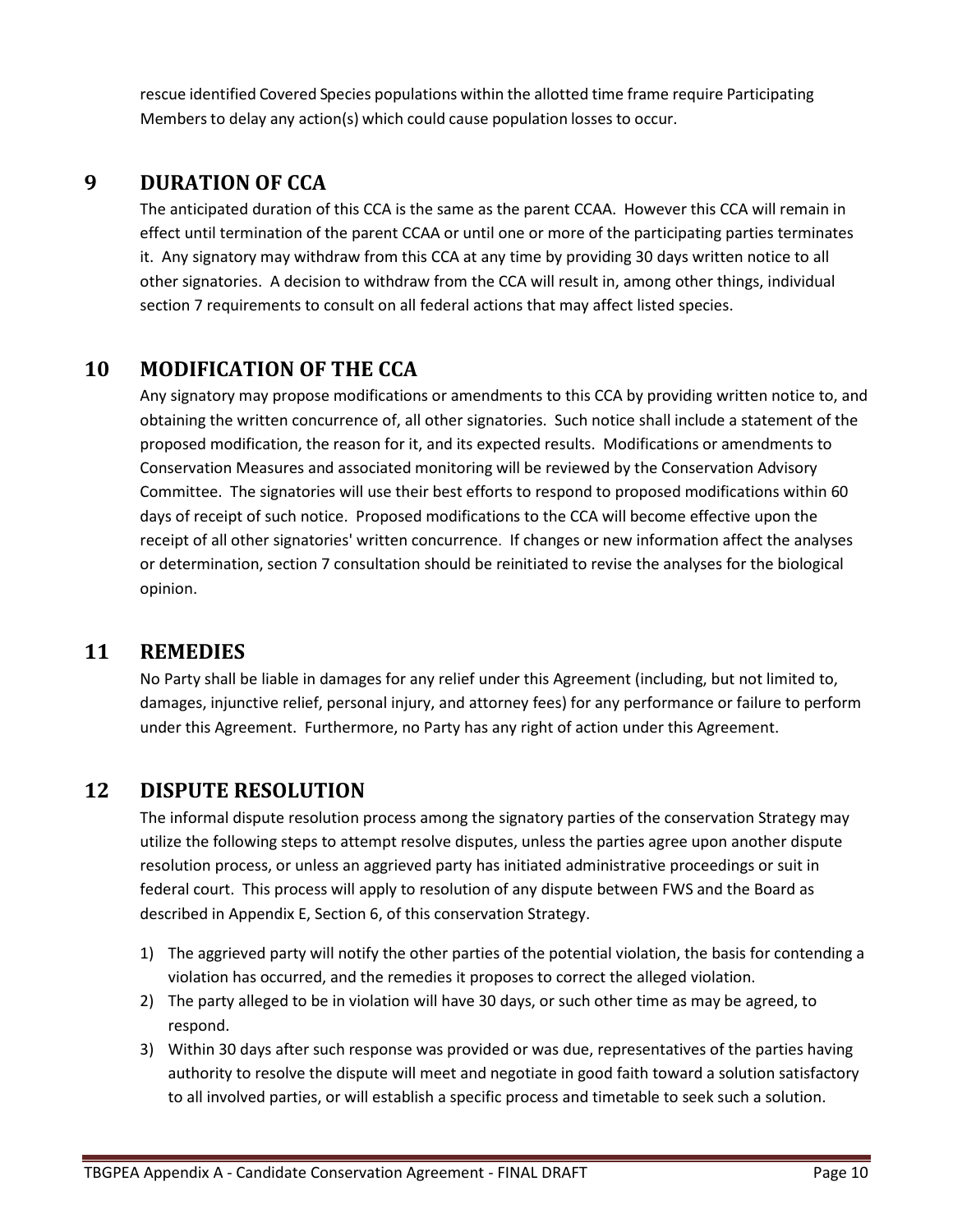4) If any issues cannot be resolved through such negotiations, the parties involved will consider nonbinding mediation and other alternative dispute resolution processes and, if a dispute resolution process is agreed upon, will make good faith efforts to resolve all remaining issues through that process.

## **13 NO THIRD-PARTY BENEFICIARIES**

<span id="page-11-0"></span>The CCA does not create any new right or interest in any member of the public as a third-party beneficiary, nor shall it authorize anyone not a party to the Strategy to maintain a suit for personal injuries or damages pursuant to the provisions of this Strategy. The duties, obligations, and responsibilities of the parties to this Strategy with respect to third parties shall remain as imposed under existing law.

# **14 FUNDING AND IMPLEMENTATION OF CONSERVATION MEASURES**

<span id="page-11-1"></span>This CCA is subject to available funding and staffing. This does not impose financial obligations beyond appropriations. The parties to this agreement are committed to seeking funding to implement this conservation agreement each year.

## **15 NOTICES AND REPORTS**

<span id="page-11-2"></span>Any notice or reports, including monitoring and annual reports, required by this CCA shall be delivered to the person listed below as appropriate:

Thunder Basin Grasslands Prairie Ecosystem Association 671 Steinle Rd Douglas, WY 82633

Field Supervisor, Wyoming Field Office U.S. Fish and Wildlife Service 5353 Yellowstone Road, Suite 308A Cheyenne, WY 82009

State Director Bureau of Land Management Box 1828 Cheyenne, WY 82003-1828

Forest Supervisor US Forest Service 2468 Jackson St Laramie, WY 82070-6535